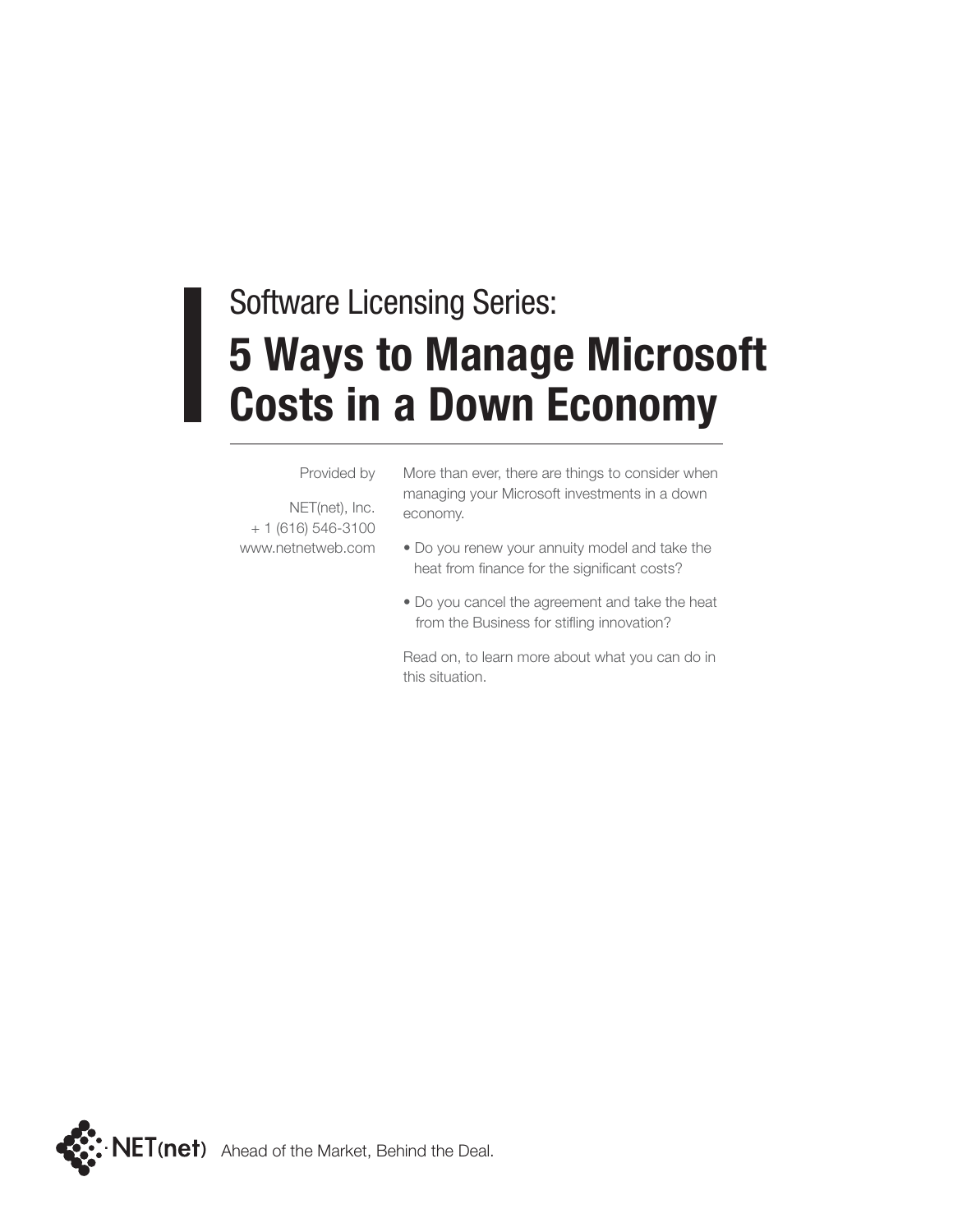# **Control Software Deployment**

Many Microsoft customers are covered by Enterprise Agreements, which conveniently allow customers to install many products without upfront cost, until the annual true-up anniversary. Some clients report actions in the organization that seem to indicate that there is a belief that they have 'free software', so deployments run amuck. Once the true-up date comes, it is often too late to 'uninstall' software because some dependencies have been formed – even though the business value might not fully support the cost. This can result in large unplanned expenses. Many clients report 'runaway' costs for Microsoft compliance licensing at the annual true-up time of the Enterprise Agreement and this is not only a very common condition, it is also a careful design by Microsoft to encourage the rapid growth and acceptance of its software. Many clients report true-up obligations for licensing and software assurance that are 40% or more of their annual payment obligations. These are generally unplanned, unbudgeted costs and often times throw clients into panic. One thing you can to do control these situations is to start with controlling your installation codes. This will help you avoid unexpected Enterprise Agreement true-up costs. A well managed environment should restrict access to installation codes and only allow new products to be installed upon proper financial and management authorization. In one study, more than 5,000 users deployed Visio Pro between anniversary dates of the agreement and the client faced a true-up obligation of over \$1.6M. It was later determined that over 90% of the users didn't really "need" the software, it was just deployed liberally because of the poor decisions of just two team members. The above strategy in this case could have prevented fees of \$1.44M.

#### **Delay License Purchases**

Delay license purchases, and projects that will require or trigger license purchases. Many organizations are currently delaying desktop hardware refresh projects. You should also assess your infrastructure policies to control installations of upgrades, and closely examine all ongoing projects to be aware of license purchase requirements.

For example, many enterprises routinely build new servers with the latest version of Microsoft Windows 2008 OS. But this seemingly minor change (bringing a new server into production with Windows 2008) can cause large expenses under Microsoft's licensing rules, since all CALs now have to be upgraded as well. In an organization of 5,000 users, this Windows 2008 CAL upgrade couldresult in \$125,000 of unplanned costs.

Ask your technical staff: Do we really need to upgrade? What's the business case? What alternatives products have been considered? What are the costs / risks of doing nothing? Many times, the technical or project management staff do not fully understand the licensing rules involved and so are unable to make the justifiable choices.

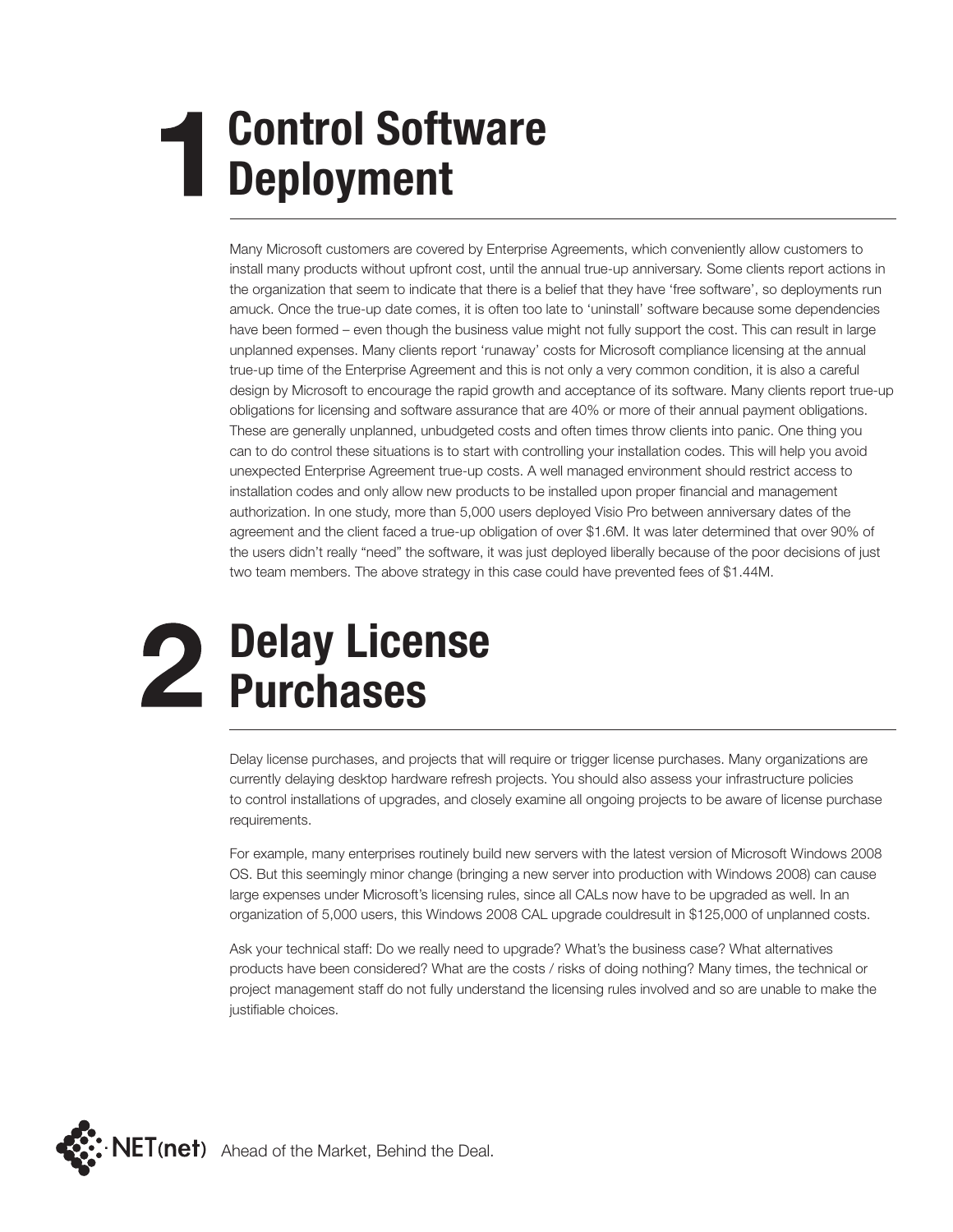## **Control Software Versions**

Microsoft routinely promotes the most advanced versions of its software, and works hard to find capabilities that it deems as 'required' to be able to up-sell the technology. Clients have control over this process and can choose "regular" instead of "deluxe" versions of the software where appropriate. As an example, Office Standard Edition contains the tools most knowledge workers routinely use, but Microsoft most commonly sells Office Professional, which costs more but adds in tools that are rarely used. Significant cost differences between the versions in conjunction with extremely low use of the incremental features can increase costs significantly if not managed properly. Select Level A pricing of Office Standard if \$301 as compared to Office Pro at \$390. This is a difference of \$89 or 29.6%.

As another example, Windows SharePoint Services (WSS) is a free component of Windows Server and delivers much of the same functionality as Microsoft Office SharePoint Server (MOSS). But MOSS costs more, and requires users to have SharePoint CALs. There is no additional cost for WSS and users only need the Windows CALs they already have to use the software. In one case, a client had considered deploying MOSS at a cost of \$363,000 and all of the functions they required were available in WSS.

Clients that claim greater control over their software versions and actively manage Microsoft's attempts to deploy its "Integrated Innovation Strategy" are much less likely to be faced with large, unplanned costs at significantly higher rates.

## **Consider "Pay as You Go"**

Build a business case for the "pay as you go" strategy. Ask your Microsoft LAR account team: "If we had no money to spend, and won't buy anything new from Microsoft, what does our on-going cost look like? What would be the impact if you abandoned future payments on your Software Assurance (SA) subscriptions? Exactly which license rights and quantities would you be giving up? You would retain ownership of the perpetual licenses you've already paid for, so get a report of your current ownership of perpetual licenses and quantities. If your EA is ending this year, that means you probably own perpetual rights to Office 2007, Windows Vista, and CALs for Windows 2008, SharePoint 2007, Exchange 2007, and SCCM 2007. Most companies have not yet deployed many of these newer products, and will likely take several years before completing their deployment and being ready for the next upgrade. So why pre-pay for upgrades that you will have no use for?

Knowledge is power in this context; you can be sure that your Microsoft sales team will not voluntarily suggest these ideas. A NET(net) client with about 5,200 desktops recently performed this analysis, and identified a three-year cost savings of \$2.8 million dollars. Even factoring in the longer term cost of "re-buying" future upgrades, the 6 year savings was over \$3 million dollars.